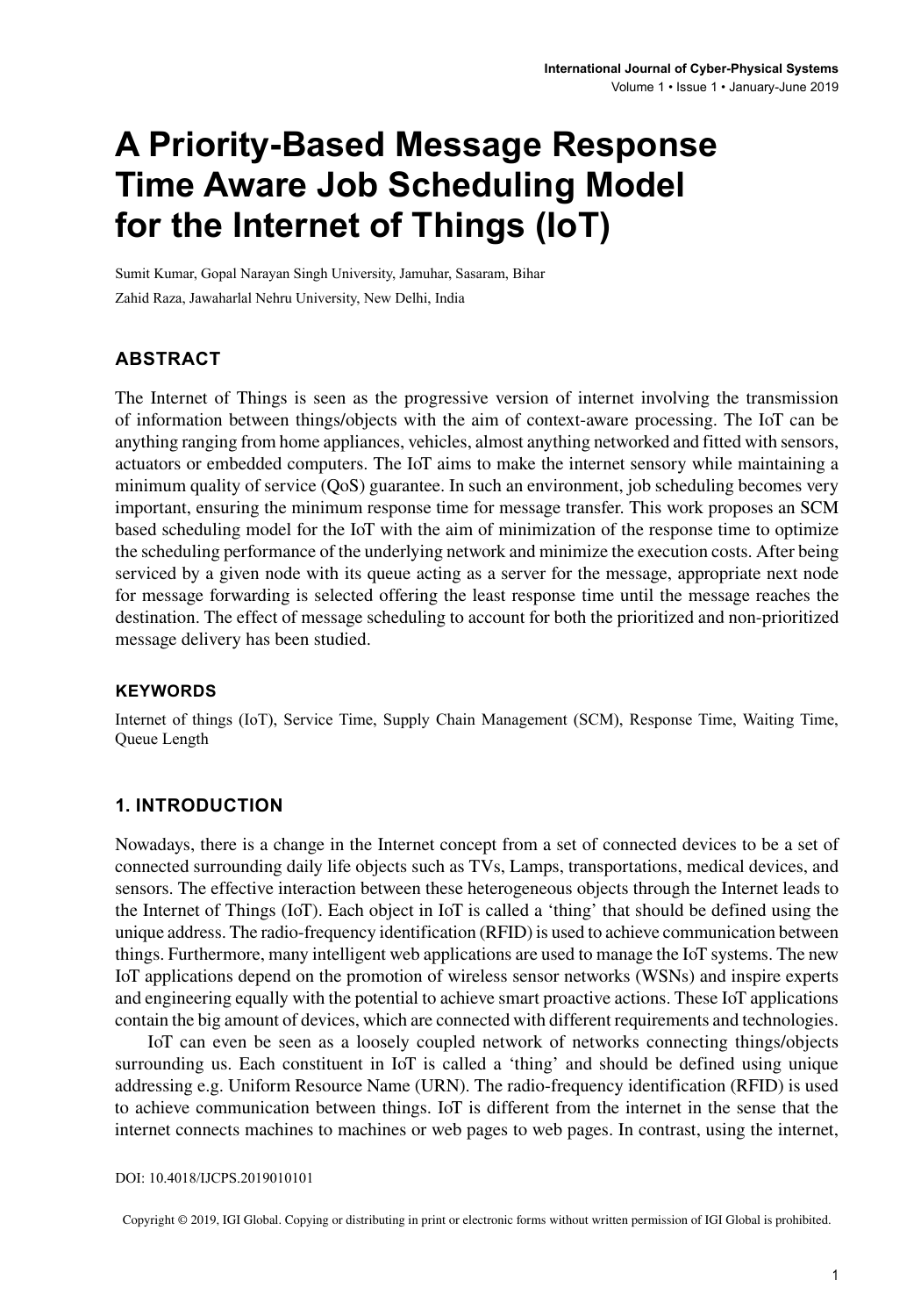IoT can connect machines as well as anything or everything surrounding us using sensors referred to as objects. This brings into the picture the use of RFID technology either reactively or proactively. There is a definite amalgamation of distributed computing with the IoT under the cloud-based condition. Therefore, Cloud computing provides efficient resource utilization and along with IoT can allow users to scale up to solve larger science problems. The cloud-based IoT model is quite suitable for the current applications being Service Oriented. (Hwang, Dongarra, & Fox, 2012; Sundmaeker, Guillemin, Friess, & Woelfflé, 2010; Uckelmann, Harrison, & Michahelles, 2011; Jayayardhana et al., 2013; Atzori et al., 2010; Zanella, Bui, Castellani et al., 2014; Guo, Zhang, & Wang, 2011; Vermesan, Friess, & Friess, 2011; Dennis & Dominik, 2010; Rao et al., 2012)

The IoT applications generate data through sensing, collect the data for analysis and send this data to the administrator nodes or even a cloud at the backdrop for data analytics and other possible actions. The routing protocols for the same works in two ways. The first way is to improve data transmission and scalability. The second way is to minimize energy consumption. Even though it faces the challenges like the unreliability of low-power nodes, limited resources and data should be transmitted through low delay and loss rate as the minimum Quality of Service (QoS). IoT produces an enormous amount of data, but this data is collected by network nodes under different network topology. This heterogeneity restricts the TCP/IP to be the best policy demanding proper resource allocation both for computing and data routing.

Owing to the above-mentioned constraints, different people based on their perception and requirements making it an NP-Complete problem can view IoT differently. The different job scheduling methodologies reported are either heuristic or metaheuristic based. Heuristic-based methodologies are more helpful when we look for local optima while metaheuristic approaches try to explore the solution space further to attain global optima. Despite the fact that, metaheuristic approaches look very engaging, a large number of parameters to be tuned on account of IoT limits the utilization (www. airclearenergy.com, n.d.; Evans, 2011; Vermesanovidiu et al., n.d.; Aggarwal, Ashish, & Sheth, 2013; Abdullah & Yang, 2013; Sumit & Zahid, 2017).

The resource management problem can be addressed by selecting a suitable job scheduling technique for performance optimization. This should involve the resource attributes, job attributes and even dynamic network conditions for appropriate scheduling decisions considering desired QoS parameters. One such QoS parameter, the end-to-end delay, which decides the system response time for the ever-changing IoT network, needs to be minimized. This is important so that data delivery of within minimum possible time being the focus of the current work (Rao et al., 2012; Abdullah  $\&$ Yang, 2013; Sumit & Zahid, 2017; Sumit & Zahid, 2017).

Supply Chain Management (SCM) is responsible for planning and execution of the objective of monitoring goods and services from one place to the other in the best possible time with the tracking information being updated at every moment. IoT, on the other hand, refers to the network of wired or wireless objects working under some control. Thus, there is a definite synergy between SCM and IoT which can be explored for designing efficient message delivery systems or data routing strategies for IoT. SCM ensures tracking and recordkeeping of the movement of goods in the chain starting from the supplier to the end retailer or customer. In IoT terms, it translates as the transfer of messages from the source node to the destination node (Cloud). SCM thus serves the purpose of efficiency improvement with timely delivery of goods and services. With these advantages, the organization (IoT world) benefits both structurally (QoS) and financially (computational cost) and that too with customer satisfaction. The movement of goods at every step is timestamped for effective monitoring and rerouting, if necessary (Tu, 2016; Machado & Shah, 2016; Tadejko, 2015; Cortes et al., 2015; Bhaskar & Lallement, 2008; Sumit & Zahid, 2018).

The proposed work presents an SCM based scheduling model with the objective of minimizing the response time of the job/message forwarding on the IoT architecture. The work proposes a greedy scheduling heuristic using the layered network approach for ensuring efficient response time or the end-to-end delays between the IoT constituents. The greedy approach used in the work ensures that